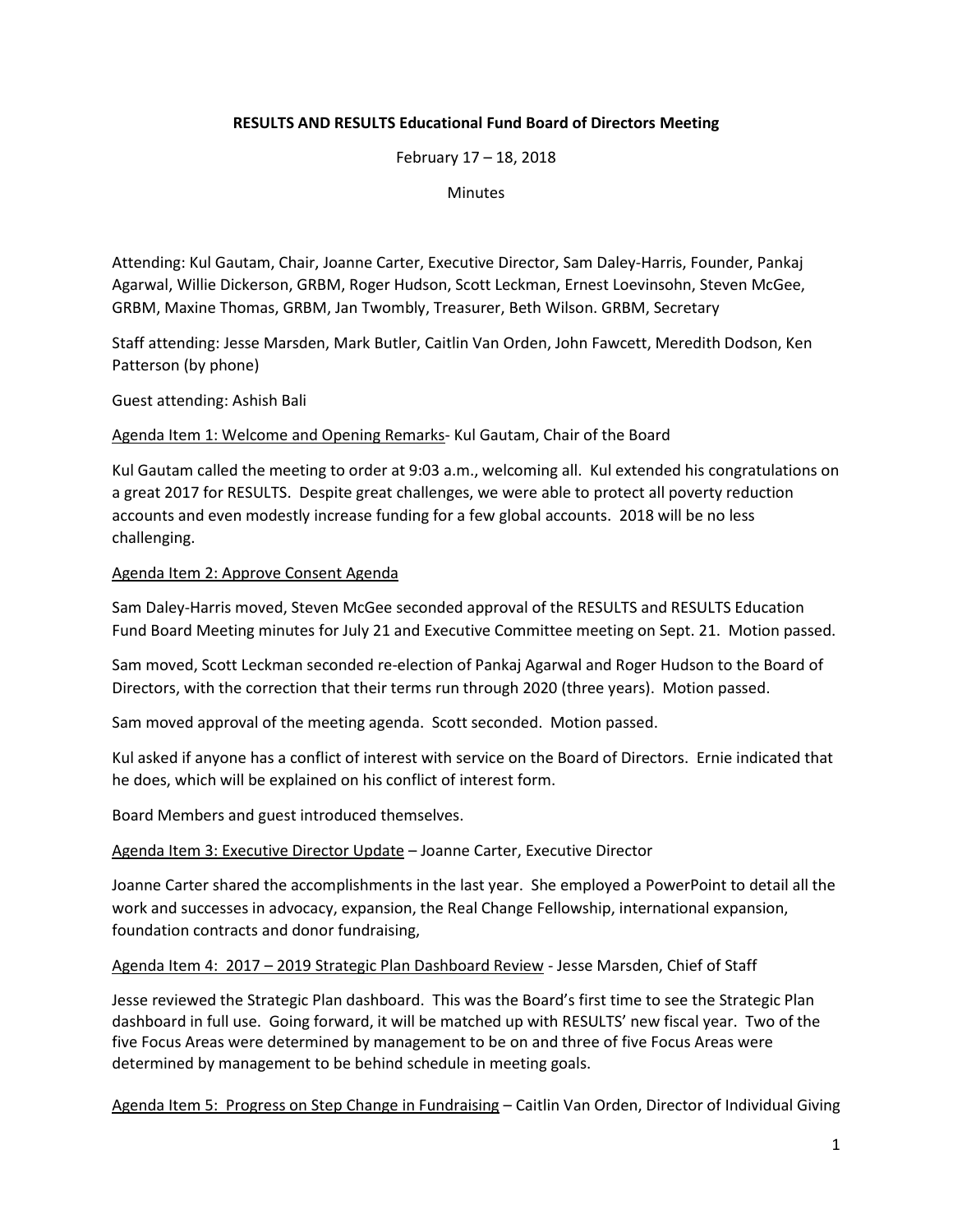Total donors are up 10% over 2016. Total Donor retention is up 8% over 2016. New Donor retention is up 4% over 2016. Bequests (17) are up 325% over 2016 (4). Q4 Monthly giving is up 4% over 2016. Sponsorships of the IC were up 40% over 2016.

Step Change Snapshot: Major Gifts up 1%. Cumulative Giving from Major Donors up 17%.

The Board took note that individual giving has not appreciably increased over the last year.

Agenda Item 6: Updates for 2018 International Conference (IC) Planning – Jesse Marsden, Chief of Staff

Jesse reviewed the planning for the 2018 International Conference. New elements include philanthropy and election tracks. Strategic goals for the IC have been identified and built into the performance plan for the IC.

Agenda Item 7: FY2018 Budget and Financials Discussion – Jan Twombly, Treasurer and Mark Butler, Chief Financial Officer

Mark Butler presented the budget for revenue and expenses for FY2018 and preliminary numbers for the revenue and expenses report for the January – September FY2017. Board members' questions were answered.

Agenda Item 8: Board Development – Beth Wilson, Chair of the Board Governance Committee

Three people have volunteered to serve on the Council of Advisors (COA): Marianne Williamson (transitioning to the COA from the Board), Joan Lombardi and David Bodnik.

We will use the IC as an opportunity to "launch" the COA.

Beth moved the appointment of Marianne Williamson, Joan Lombardi and David Bodnik to the RESULTS Council of Advisors. Jan seconded. Motion passed.

We discussed other potential members of the Council of Advisors. Various Board Members offered to reach out to those candidates to determine interest and potential for appointment.

Agenda Item 9: Committee Reports – Committee Reports

Civic Courage (previously the Center for Citizen Empowerment and Transformation, CCET) – Sam Daley-Harris, Director

The anticipated move out from RESULTS has not been made. Civic Courage will continue to be a RESULTS Educational Fund Program.

Board Governance Committee – Beth Wilson, Chair

The issues will be covered in the Board agenda or in the written report of the Governance Committee.

Finance and Compensation – Jan Twombly, Chair

Most is in the report. A webinar tutorial on RESULTS finances was provide to new members and old.

Fundraising Committee – Roger Hudson, Chair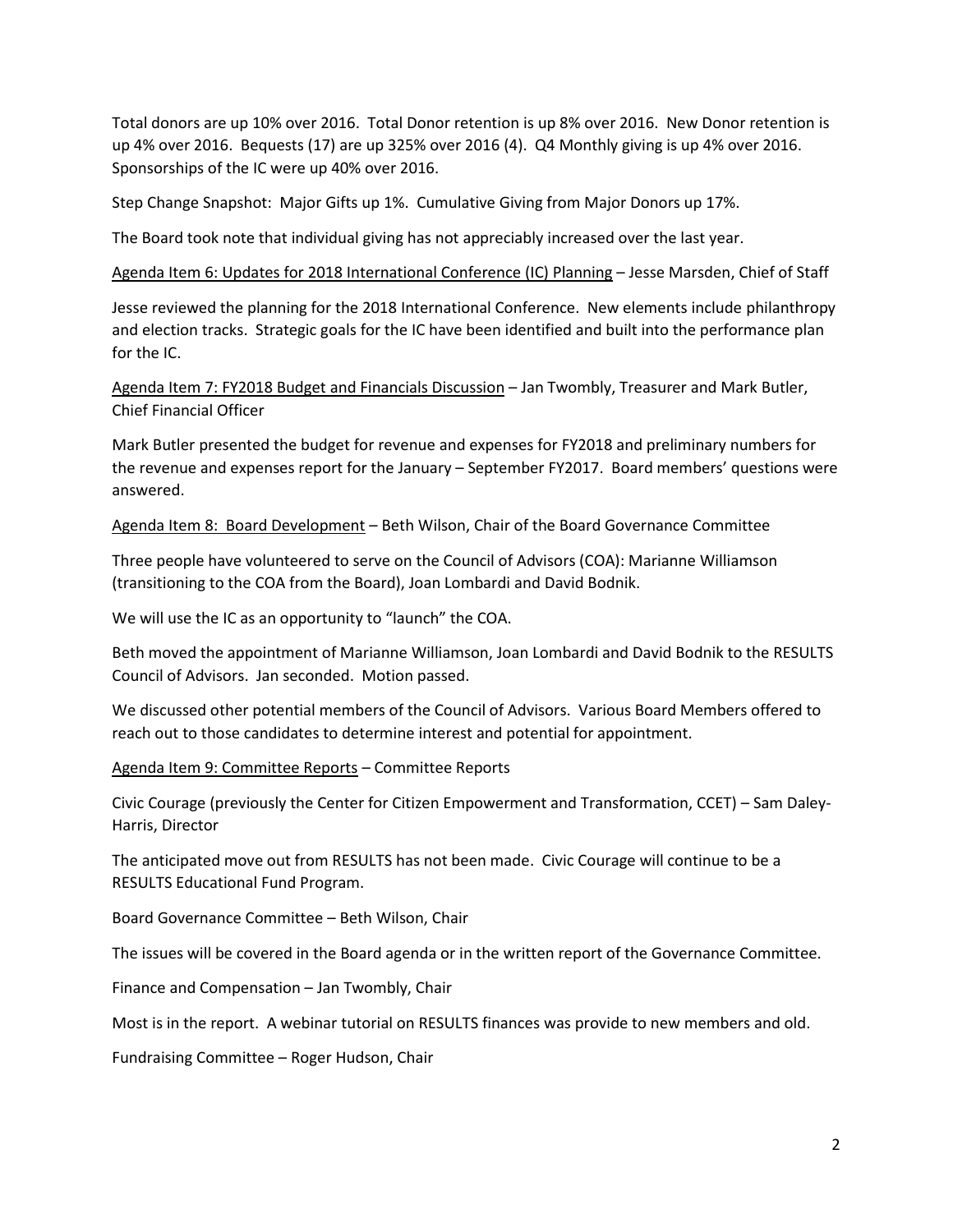Roger asked everyone to complete their Board Pledge Form by the end of the meeting on Sunday. Roger encouraged Board Members to reach out and invite our friends and family to contribute.

Grassroots Board Member Committee (GRBM Committee) – Maxine Thomas and Willie Dickerson, GRBMs

The GRBM Committee meets monthly, with alternating facilitation of the meetings. It will conduct the GRBM election this year, facilitating the election of one new GRBM. Kul thanked the GRBMs for their important contribution of representing the grassroots volunteers throughout the U.S.

Issues Committee – Ernie Loevinsohn, Chair

The Issues Committee will be discussing a short list of domestic issues to select which issues to recommend to the Board, including global TB and the need for basic surgery in the developing world.

### Agenda Item 10: Approval of EC Minutes 12/13/17

Jan moved, Steve 2<sup>nd</sup> approval of the EC Minutes from Dec. 13, 2017 with changes requested by Jan. Passed.

Agenda Item 11: Commitment to Non-Partisan/Bi-Partisan approach – Scott Leckman, Board Member

The political mood in the nation has changed due to the move to the right by Republicans. A lengthy discussion was held regarding RESULTS' responses on all levels to that change. Some responses have occurred and others should be explored and implemented.

Agenda Item 12: Expansion & Grassroots Growth – Joanne Carter, Executive Director, and Staff

Both the Board and staff discussed the expansion work that is underway to create RESULTS groups in key Congressional Districts and the success of those efforts. We are now in all 50 states, either with groups or Free Agents.

Agenda Item 13: Anti-Oppression Work – Maxine Thomas, Grassroots Board Member

Joanne - This work is a priority because we will not succeed in our mission to end poverty unless we address the oppression that creates poverty. In our movement and our organization, people who have experienced poverty are the people that need to lead our work. We are not where we want to be, but are working forward into this work.

Significant discussion about RESULTS' anti-oppression work and opportunities ensued.

#### Agenda Item 14: 2018 Campaigns Overview

Ernie moved that our main domestic theme in the early part of 2018 be protecting poverty programs at risk. Sam seconded. Motion passed.

Ernie moved that our priority areas in our 2018 global campaigns will be passage of the Reach Every Mother and Child Act, Tuberculosis and Appropriations. Motion passed.

## Agenda Items 15: Final Items of Business

We set the next Board Meeting – July 13, 2018, 9:00 a.m.